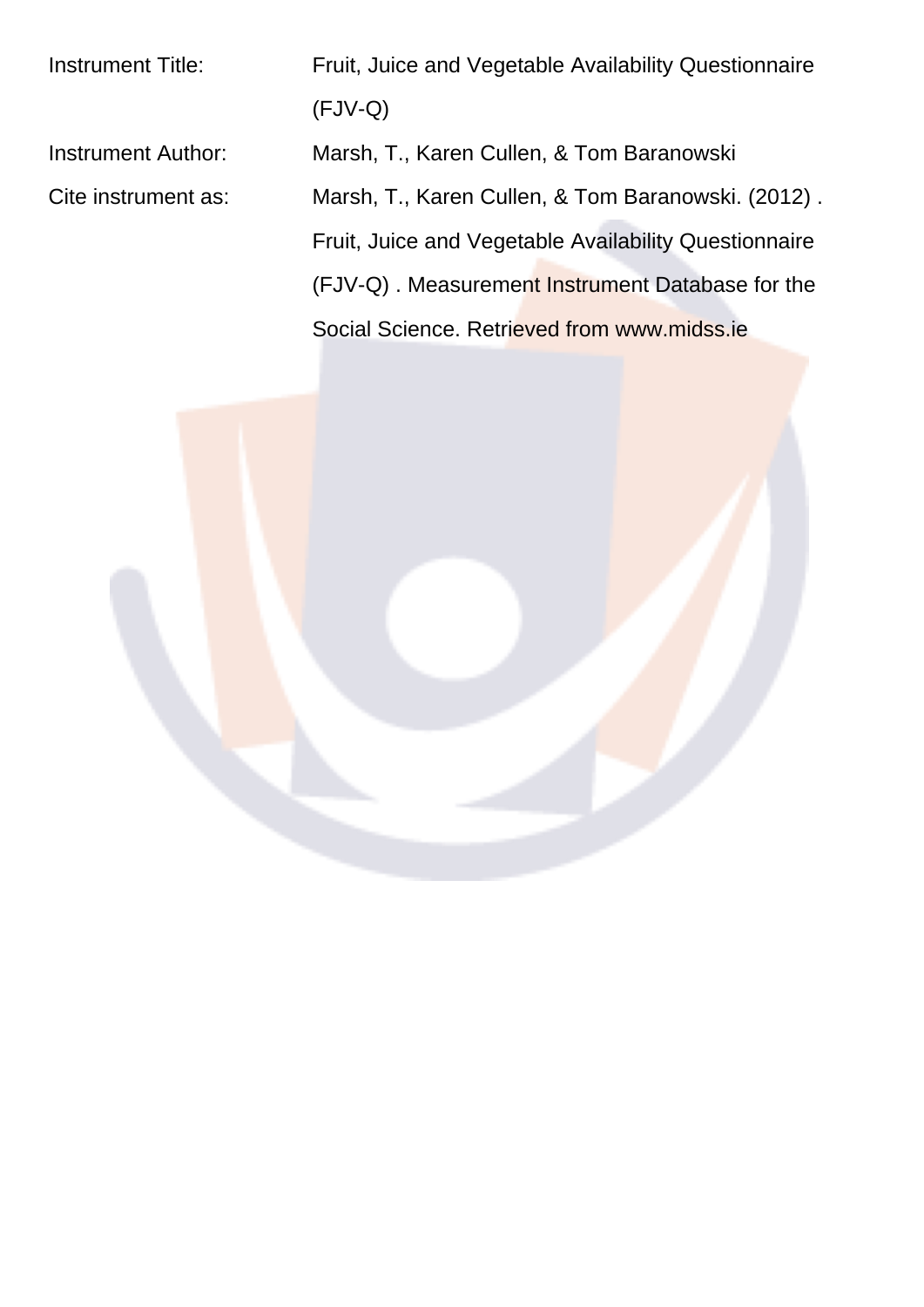# **Availability Customer Intercept Interview Survey**

| <b>Header Questions:</b>                                                                                      |
|---------------------------------------------------------------------------------------------------------------|
| Day $\frac{1}{\sqrt{2}}$<br>Time : am/pm<br>$ID#$ :                                                           |
| Store Name:                                                                                                   |
| Store Location: The Store Location:                                                                           |
| Sequence # of Person Approached:                                                                              |
| [INTRO STATEMENT:]<br>Hello, I am with the Baylor College of Medicine's Children's Nutrition Research Center. |
| May I please take about five minutes of your time to ask about your usual grocery                             |
| shopping practices? Your answers will be totally confidential. We will not take any                           |
| information that may identify you. And if you are the kind of person we are looking for                       |
| and answer all the questions, you will receive a \$5 gift certificate to be used here at                      |
| (Name of Store).                                                                                              |

Yes (continue with interview) No (If no, thank the person for their time and skip to "Non-Qualifying Individuals" questions)

#### **Thank you for agreeing to answer a few questions:**

**1. How old were you on your last birthday?** \_\_\_\_\_ years.

Probe: How old are you today?

(If 19 yrs or older, continue with Q2) (If less than 19 yrs, thank the person for their time and skip to "Non-Qualifying Individuals" questions)

# **2. Do you have any children living at home (18 years of age or younger)?**

- Yes (If yes, continue with Q3)
- No (If no, thank the person for their time and skip to "Non-Qualifying Individuals" questions)

# **3. Do you usually do the food shopping for your family?**

# Yes (continue with Q4)

 No (If no, thank the person for their time and skip to "Non-Qualifying Individuals" questions)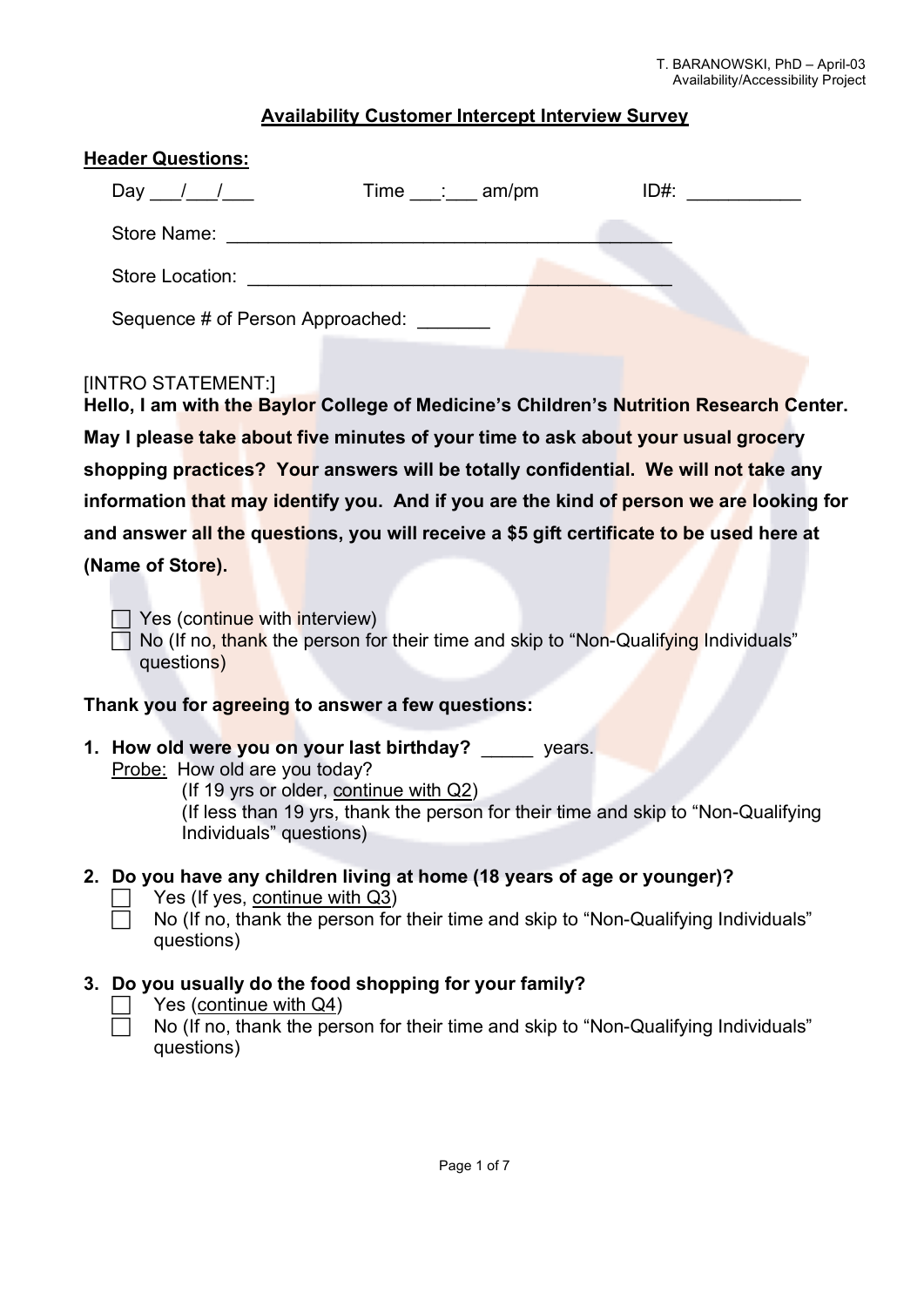## **4. How often do you go food shopping for the home?**

(check only one)

- 1 big
- 2 big + **no** small
- 2 big + **a few small**
- 4 big + **no** small
- 4 big + **a few small**
- No big, but shop as needed.
	- How many times per week? (Skip to Q8)

**Q4 Probe: Would you say you usually make…**

• One big trip a month

(Every other week or every 2 weeks) **Do you usually do…**

- Two big trips a month and **no** trips in between
- Two big trips a month and **a few small** trips in between

(Every week or once a week) **Do you usually do…**

- Four big trips a month and **no** trips in between
- Four big trips a month and **a few small** trips in between
- No big trips, but shop as needed.
	- How many times per week?
- **5. What day of the week do you usually do your big shopping for food for home?** (check only one)
	- **Sunday**
	- **Monday**
	- **Tuesday**
	- **Wednesday**
	- **Thursday**
	- Friday
	- **Saturday**
	- Saturdays or Sundays
	- Varies, no specific day
	- Other \_\_\_\_\_\_\_\_
	- Not applicable

#### **6. What time of the day do you usually do your big shopping for food for home?** (check only one)

- Mornings 6 a.m. to 12 noon
- Afternoons 12 noon to 5 p.m.
- Early evenings– 5 p.m. to 8 p.m.
- Evenings 8 p.m. to 12 midnight
- Late  $-12$  midnight  $-6$  a.m.
- Varies, no specific time
- Not applicable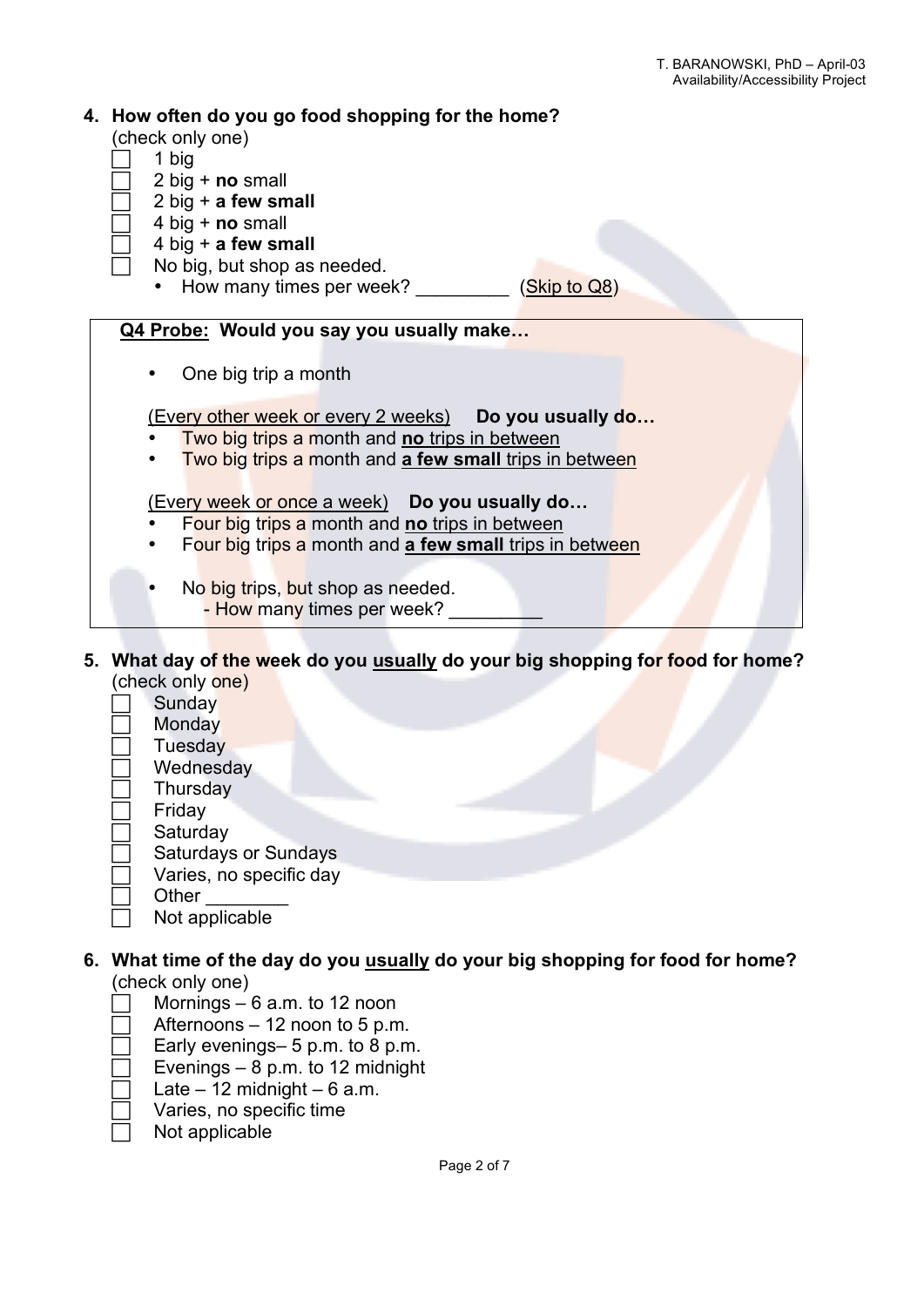#### **7. About how long does it usually take for your big food shopping trips?** (check only one)

- Less than 20 minutes
- 20– 39 minutes
- 40– 59 minutes
- About 1 hour
- Greater than 1 hour
- Varies, no specific time
- Not applicable

# **8. Where do you usually do your big food shopping?**

(Use Table 1 below and check only one)

- Very large supermarkets
- Regular supermarkets
- Local "Mom & Pop" grocery stores
	- Gas station stores / Mini marts
- Other \_\_\_\_\_\_\_\_\_\_\_\_\_\_\_\_\_\_\_\_\_\_
	- Not applicable [Skip to Q9]

# **8b. About how far is your home from that store?**

(check only one)

- Less than 1 mile
- About 1 mile
- $2 5$  miles
- Greater than 5 but less than 10 miles
- Greater than 10 but less than 15 miles
- Greater than 15 but less than 20 miles
- Greater than 20 but less than 30 miles
- Greater than 30 miles
- Don't know

# **Table 1 - Where do you usually do your big food shopping?**

| <b>Very large</b>    | Regular                 | Local "Mom &        | <b>Gas station</b>       |
|----------------------|-------------------------|---------------------|--------------------------|
| supermarkets         | supermarkets            | Pop" grocery        | stores / mini            |
|                      |                         | store               | marts                    |
| Auchans              | Albertson's             | <b>Diho</b>         | Eagle Food Mart          |
| <b>SAMS</b>          | Fiesta                  | El Guero            | #1 Grocery               |
| Super K-Mart         | Foodarama               | Golden Li Market    | Little Buddy             |
| <b>Super Target</b>  | <b>Food City</b>        | Kim Hung Market     | Lucky                    |
| <b>Super Walmart</b> | <b>HEB</b>              | La Michoacana       | <b>Olympic Food Mart</b> |
|                      | Hong Kong Market        | <b>Meat Markets</b> | Stop N Go                |
|                      | Kroger                  | Mercado Estrella    | Sunny's                  |
|                      | Randall's               | Savoy Market        |                          |
|                      | <b>Rice Epicurean</b>   | Viet Hoa            |                          |
|                      | $Sak - N - Sav$         | <b>Welcome Food</b> |                          |
|                      | <b>Sellers Brothers</b> |                     |                          |
|                      | Stop N Shop             |                     |                          |
|                      | <b>SWF</b>              |                     |                          |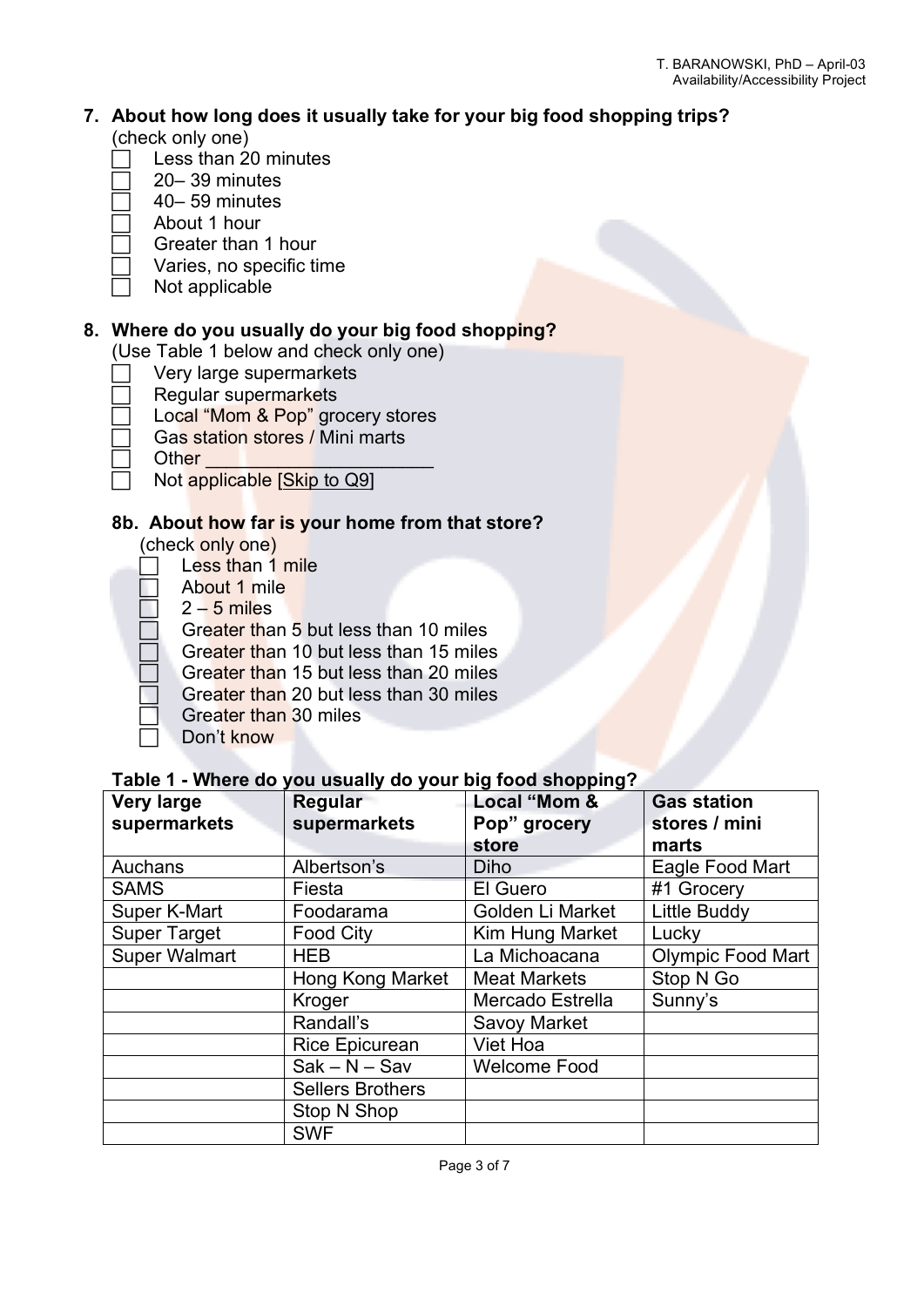# **9. How often do you use a shopping list for food shopping?**

(Read all options and check only one)

- Always
- **Often**
- **Sometimes**
- Never (Skip to Q10)
- **9b. Do you usually….?** (Read all options and check only one)
	- $\Box$  Buy only the items on your list
	- $\Box$  Buy items in addition to those on your list

## **10.How often do you use coupons for food shopping?**

(Read all options and check only one)

- Always
- **Often**
- **Sometimes**
- Never (Skip to Q11)
- **10b. What food coupons do you usually use?** (Read all options and emphasize that s/he can check all that apply)
	- $\Box$  Coupons for foods I usually buy anyway
		- Coupons for trying new food items
	- $\Box$  Other:
- **11. How often do you check for food sale items in the newspaper or papers sent to you in the mail before going to the grocery store?**

(Read all options and check only one)

- Always
- Often
	- **Sometimes**
- **Never**

# **12.How often do you check for food sale items when you get to the grocery store?**

(Read all options and check only one)

- Always **Often**
- - **Sometimes**
- Never

#### **13.How do you usually get to the grocery store?**

(check all that apply)

- Drive my own car
- A friend takes me
- Take a taxi
- Take a bus
- Ride a bike
- Walk
- Other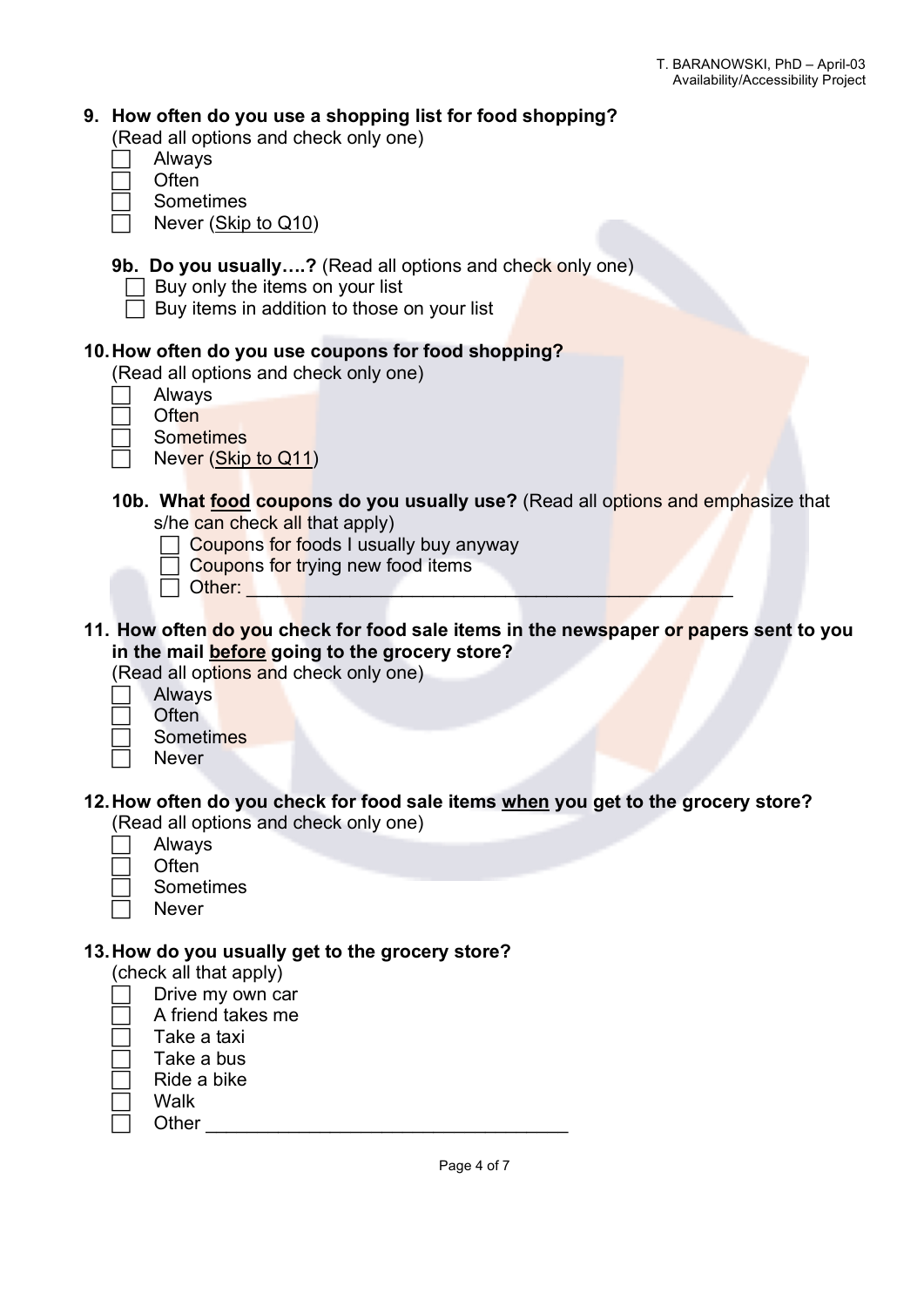**The next two questions will ask you about specific foods.**

- **14.How often do you go to a gas station store or mini mart and buy fruit, juice, or vegetables for the home?**
	- (check only one)
	- Daily
	- Several times a week
	- Once a week
	- Every other week or several times a month
	- Once a month
	- Less than once a month
	- **Never**
	- Varies
- **15.Some people go to restaurants or other stores that sell already prepared food and buy food to eat at home. How often do you go to one of these places and buy food that contains fruit, juice, or vegetables to take home?**
	- (check only one)
	- **Daily** 
		- Several times a week
	- Once a week
	- Every other week or several times a month
	- Once a month
	- Less than once a month
	- **Never**
	- Varies
- **16.Some people do not shop for food on one or more days because of their religion. Would you say this describes you?**
	- Yes
		- No (Skip to Q17)
	- **16b. What day(s) of the week do you not shop for food because of your religion?**
		- (check all that apply)
		- Sunday
		- **Monday**
		- Tuesday
		- Wednesday **Thursday**
		- Friday
		-
		- Saturday
		- Not applicable

# **17.Do you consider yourself to be Hispanic / Latino / Mexican American?**

 Yes No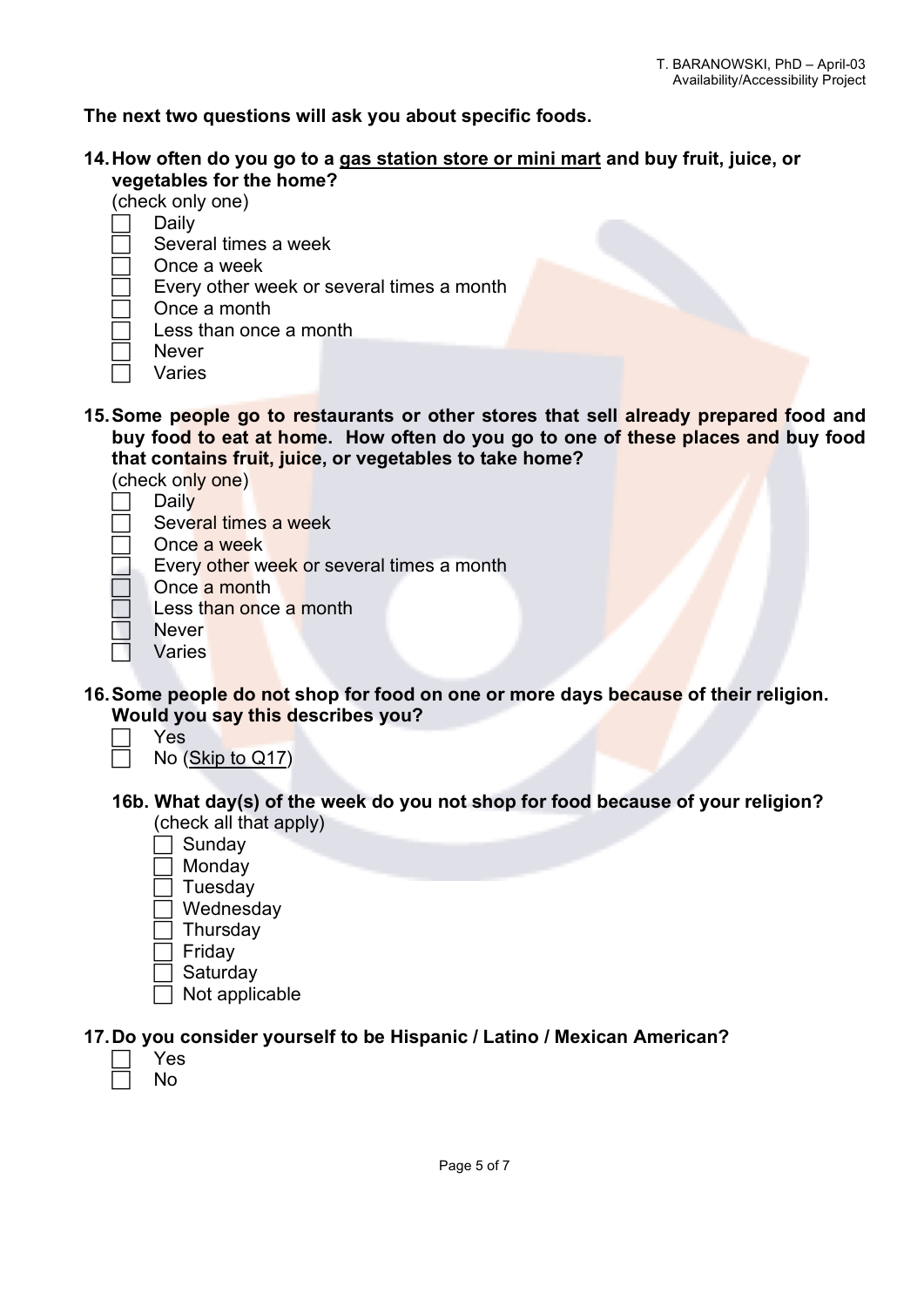| 18. To what race would you say you belong?<br>(check only one)<br>White $(1)$<br>Black / African-American (2)<br>American Indian or Alaska native (3)<br>Asian or Pacific Islander (4)<br>Other $(5)$ (please specify):                                                                                                                                                                                                                                                                                                                                                                                                 |
|-------------------------------------------------------------------------------------------------------------------------------------------------------------------------------------------------------------------------------------------------------------------------------------------------------------------------------------------------------------------------------------------------------------------------------------------------------------------------------------------------------------------------------------------------------------------------------------------------------------------------|
| 19. What is the highest level of education you have completed?<br>(check only one)<br>8 years or less<br>some high school<br>completed GED<br>completed high school<br>some vocational education after high school<br>completed vocational education after high school<br>some college<br>completed college<br>some post baccalaureate education<br>completed an advanced degree<br>Other <b>Communication</b> Change and Change and Change and Change and Change and Change and Change and Change and Change and Change and Change and Change and Change and Change and Change and Change and Change and Change and Ch |
| 20. How many adults (19 years or older), including yourself live in your household?                                                                                                                                                                                                                                                                                                                                                                                                                                                                                                                                     |
| # of adults: The state of a<br>Refused to answer                                                                                                                                                                                                                                                                                                                                                                                                                                                                                                                                                                        |
| 21. How many children (18 years or younger) live in your household?                                                                                                                                                                                                                                                                                                                                                                                                                                                                                                                                                     |
| # of children:<br>Refused to answer                                                                                                                                                                                                                                                                                                                                                                                                                                                                                                                                                                                     |
| (Record in feet and inches, i.e. 5'4")<br>22. How tall are you?<br>Refused to answer<br>Don't know                                                                                                                                                                                                                                                                                                                                                                                                                                                                                                                      |
| 23. How much do you weigh? (Record in pounds, i.e. 180 lbs.)<br>Refused to answer<br>Don't know                                                                                                                                                                                                                                                                                                                                                                                                                                                                                                                         |
| 24. Would you be willing to participate in a focus group discussion about food shopping<br>practices? The focus group discussion would take about an hour and we will give<br>you \$20 for participating.<br>Yes (Complete "Focus Group Recruitment Form")                                                                                                                                                                                                                                                                                                                                                              |

No

**THANK YOU, SO MUCH, FOR TAKING THE TIME TO ANSWER THESE QUESTIONS!**